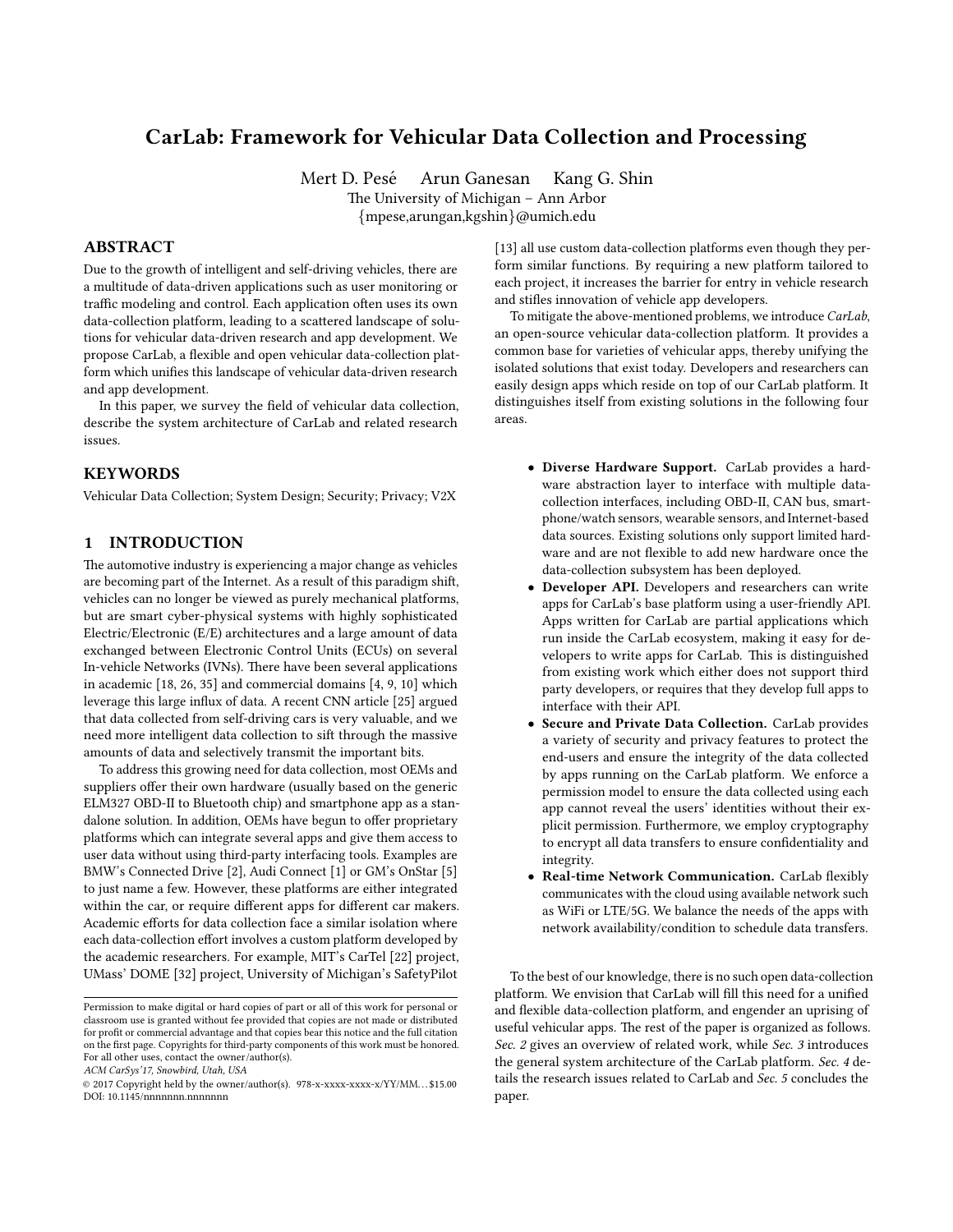|                          | Real-Time     | Diverse Hardware | Flexible      | Secure and Private |
|--------------------------|---------------|------------------|---------------|--------------------|
|                          | Network Comm. | Support          | Developer API | Data Collection    |
| Safety Pilot [13]        |               |                  |               |                    |
| <b>IVBSS</b> [27]        |               |                  |               |                    |
| CANOPNR [16, 17]         |               |                  |               |                    |
| SMaRTCaR <sup>[14]</sup> |               |                  |               |                    |
| Bender et al. [12]       |               |                  |               |                    |
| CarTel [18, 22, 28]      |               |                  |               |                    |
| <b>BMW CARDATA [3]</b>   |               |                  |               |                    |
| Automatic [4]            |               |                  |               |                    |
| Torque $[10]$            |               |                  |               |                    |
| CarLab                   |               |                  |               |                    |

Table 1: Comparison of vehicular data collection and processing projects. Many existing data-collection efforts support realtime network communication using WiFi, LTE or DSRC. Depending on the project they are used for, they also support multiple hardware sources. However, very few of them support an open and flexible developer API so that others can utilize the platform. Although they do keep all data confidential, they do not take the user's privacy into account in designing the platform. For example, if the servers were compromised, an attacker may be able to de-anonymize the end-users.

## <span id="page-1-0"></span>2 RELATED WORK

There have been diverse efforts on the different aspects of vehicular data collection as presented below.

Vehicular Data Use-Cases. Vehicular data is used in a variety of domains, such as driver drowsiness monitoring [\[30,](#page-5-20) [34\]](#page-5-21), driving pattern learning and suggestions [\[21,](#page-5-22) [26\]](#page-5-1), and city-scale modeling  $[11, 18, 23]$  $[11, 18, 23]$  $[11, 18, 23]$  $[11, 18, 23]$  $[11, 18, 23]$ . The abundant research in this field is an indicator of the importance/value of vehicular data collection, although each data-collection effort is isolated and requires attracting participants, developing and distributing the platform.

Data-Collection Efforts. The authors of [\[29\]](#page-5-25) briefly introduced vehicle data collection using an OBD-II dongle. They do not leverage the use of smartphone sensors, but only collect the data from the vehicle and stream it in JSON format over the phone which acts as a gateway to the remote cloud where it is stored in a non-relational database and visualized. They do not encrypt any data either.

MIT's CarTel project developed and installed a portable datacollection platform in many vehicles [\[22\]](#page-5-10). It includes GPS, an OBD reader, and wireless interfaces to transmit the collected data back to the server. This platform was used for a variety of vehicular research projects such as pothole monitoring [\[18\]](#page-5-0), network behavior [\[28\]](#page-5-18), and traffic and location privacy [\[35\]](#page-5-2). Although their data-collection platform was used for multiple projects, it lacks the flexibility Car-Lab provides. Projects using CarLab either used existing traces [\[28\]](#page-5-18) or installed additional sensors such as an accelerometer [\[18\]](#page-5-0). The description of the CarLab platform [\[22\]](#page-5-10) doesn't allow for re-utilizing the same infrastructure for new projects.

Researchers at UMass conducted a multi-year data-collection effort called Diverse Outdoor Mobile Environment (DOME) to study network characteristics in the Amherst area [\[32\]](#page-5-11). Their testbed was installed inside 40 UMass buses and used to study WiFi, 3G, and GPRS connectivity. In contrast to their testbed, CarLab integrates multiple sensors in a unified view of the vehicle and the driver. Furthermore, CarLab is designed to support third-party apps which keep the testbed open to innovative apps and research directions.

Private and Secure Data Collection. Data collection enforcing security and preserving the privacy of the driver is another important issue. Li et al. [\[24\]](#page-5-26) designed a framework for securely collecting data from vehicle and mobile sensors and transferring them to the cloud using fine-grained and context-aware uploading policies which enforce privacy requirements of the driver's data by encrypting or dropping highly sensitive data which could be used to determine the driver's identity.

Fawaz and Shin [\[19\]](#page-5-27) modeled location leakage of different apps residing on the smartphone. Similar to their model, CarLab monitors the leakage of private information to each app running on top of CarLab.

Felt et al. [\[20\]](#page-5-28) described guidelines for designing permission models for smartphone ecosystems. They concluded that one permission model may be insufficient for different needs of a smartphone. Using their work on permission and usable privacy, we explore different permission models for apps residing on CarLab.

# <span id="page-1-1"></span>**SYSTEM ARCHITECTURE**

We now briefly introduce the system architecture of the CarLab project in which the data-collection platform is embedded.

#### 3.1 Overview

CarLab intends to offer a highly modularizable platform to collect and process data from vehicles and mobile devices carried by the driver and passengers. Its ultimate goal is to offer an entire ecosystem for vehicular applications which can rely on a secure and optimized architecture which is kept as generic as possible and can thus be tailored to the user's needs. The target users consist of researchers as well as regular drivers and app developers. The number of researchers involved in analyzing vehicular and mobile sensor data has been constantly rising, as seen in recent literature (see Sec. [2\)](#page-1-0). CarLab intends to offer them an open-source and highly modularized architecture which they can deploy for their research and tailor it to their needs. Apart from re-usability of code for various possible projects, researchers can possibly contribute to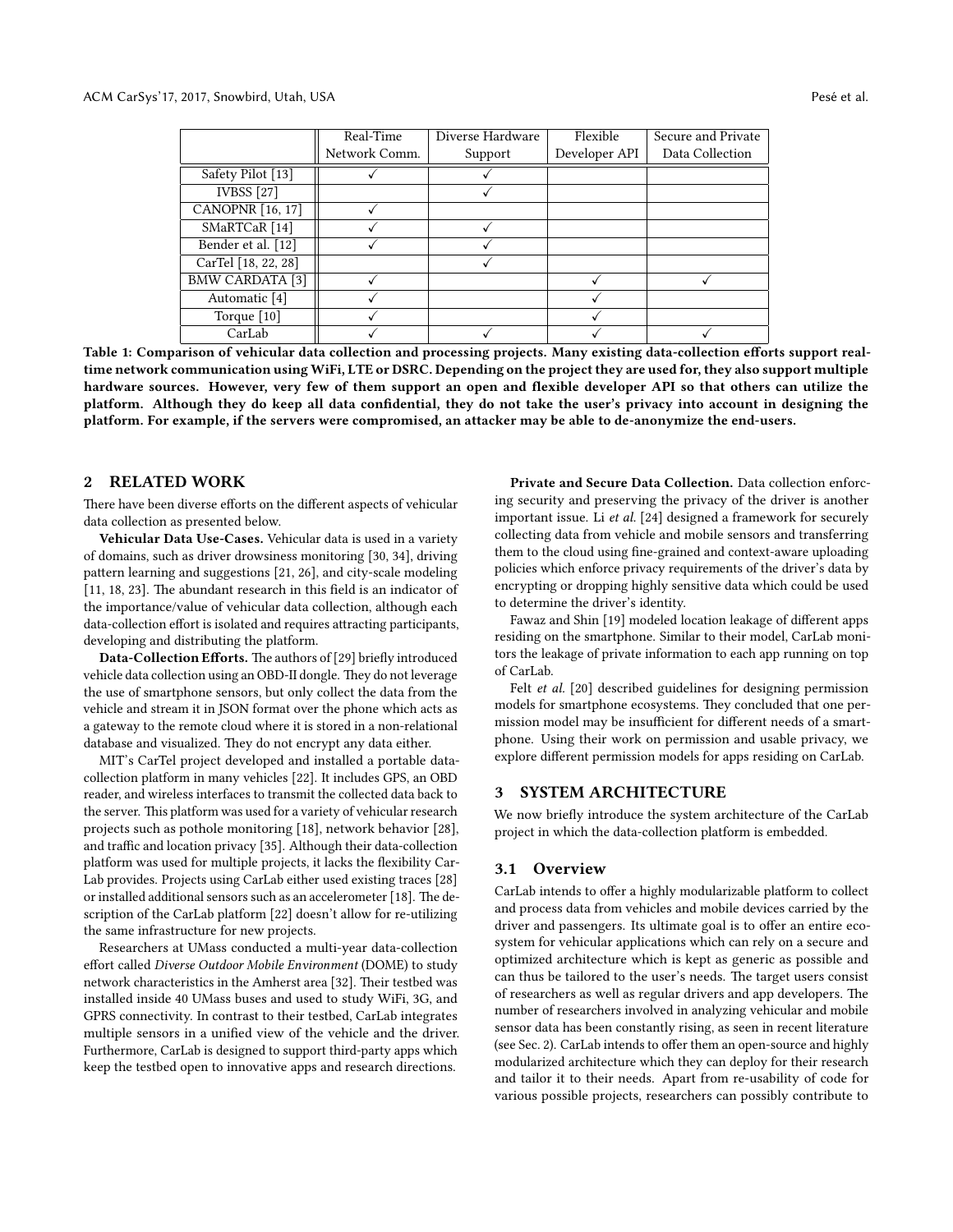CarLab: Framework for Vehicular Data Collection and Processing The Cass of ACM CarSys' 17, 2017, Snowbird, Utah, USA

the current architecture by adding modules to the layers. Since the platform is open-source and offers a good base for further research, we expect CarLab to continuously evolve and benefit everyone deploying it. Furthermore, CarLab is targeted for deployment by regular drivers who are interested in analytics of their data. As we will describe in the next subsections, users of this platform just need a simple hardware interface to connect to the vehicle as well as a smartphone which runs CarLab and communicates with both the vehicle and the backend. Finally, developers can submit their apps to CarLab's app store which offers permission management very much like in Android. App developers do not have to worry about any layers below their application layer any more since data collection is being handled by CarLab. Furthermore, third-party apps usually come with proprietary hardware dongles. A different app might require a different dongle which both increases the cost for the user as well as has technical limitations (Y-Cable to split the OBD-II data is needed). Multiple apps can reside within CarLab and interface with the vehicle through one generic dongle.

An overview of CarLab's system architecture is given in Figure [1.](#page-3-0) In what follows, we will elaborate on all layers to better understand the interconnection of the single components. Note that our focus in this paper is placed on the introduction of the two bottom layers as they will be especially relevant for the data-collection phase of CarLab.

#### 3.2 Hardware Interfaces

Unlike other existing commercial solutions each of which usually operates on particular hardware, CarLab works with several hardware interfaces via a Hardware Abstraction Layer (HAL). There are multiple interfaces available to access the vehicle's network. Vehicular data is collected from a set of ECUs of the vehicle. These devices are usually interconnected with each other by an on-board communication bus, or IVN. Although Electric/Electronic (E/E) architectures differ between cars, an IVN usually consists of multiple bus systems using different protocols and physical layers which all converge in a node. This node is called Central Gateway (CGW) and can be regarded as a router between the different bus segments. Bus systems are segmented with ECUs according to the ECU's purpose, mostly due to timing constraints. The most common bus found in vehicles is Controller Area Network (CAN). For instance, ECUs for engine, transmission and braking functions are located on the power-train CAN. Other commonly used CAN bus lines are the Comfort CAN, Body CAN, and Infotainment CAN.

The major point of entry into a vehicle is the on-board diagnostics (On-board Diagnostics II (OBD-II)) interface. This connector is mandatory for all vehicles sold in the US since 1996, and it is used for emissions measurements and diagnostic features. This connector lies on the Diagnostic CAN which is connected to the CGW and can thus send and receive CAN messages to and from all other CAN buses as long as the CGW routes them through. Since CarLab intends to offer an easy plug-and-play solution for everyone, without having to tap into the IVN wires, the OBD-II port will be the supported point of entry into the vehicle.

Various hardware interfaces exist which can be plugged into this port. The most popular solutions are Bluetooth and WiFi dongles which are based on the ELM327 chip and can be directly connected to a phone. Furthermore, there are more professionally wired solutions which can be connected to a laptop via USB. Although they have a performance advantage over wireless dongles, they mostly have similar functionality to them. Together with the usability requirement in CarLab, we will only support these wireless dongles. Note that several dongles from different manufacturers exist as depicted in Figure [1](#page-3-0) [\[6,](#page-5-29) [8\]](#page-5-30). Since the Society of Automotive Engineers (SAE) is planning to harden or eventually close the OBD-II port during vehicular motion in the near future [\[31\]](#page-5-31), our platform must also be ready for future developments. Using our modular architecture, we can provide support for other ways than the OBD-II port to access the IVN, such as obtaining the data directly from the Original Equipment Manufacturer (OEM). As mentioned before, our platform also uses Vehicle-to-vehicle (V2V) communication to relay data to other vehicles in certain cases as we will explain later.

Finally, smartphones and wearables are also part of this layer. Since mobile sensor data such as acceleration and GPS or heartrate can be used in various applications, we want to leverage their availability in our CarLab platform. CarLab is designed to collect smart-phone/watch sensors from both drivers and passengers. Additionally, CarLab collects web-based information such as the current weather, or the local traffic conditions.

#### 3.3 Hardware Abstraction Layer (HAL)

The Hardware Abstraction Layer (HAL) is used to offer support to different hardware interfaces. At present, all dongles support both the OBD-II and CAN protocol. Due to different implementations, different dongles can result in a different streaming format of protocol data. Through hardware-specific plugins for each dongle, the HAL returns a standardized API to the upper layers so that app developers do not have to deal with a specific protocol format.

The OBD-II protocol was originally designed for emission-relevant information only, but now it provides extensive engine control, chassis, body, and comfort function diagnostic information. Information about several standardized parameter ID (PID) called OBD Parameter IDs (OBD-II PIDs) [\[7\]](#page-5-32) can be obtained without prior knowledge of the vehicle architecture or its message format. The procedure for obtaining information about OBD-II PIDs is similar to a publish-subscribe mechanism. Depending on the sampling frequency constraints of the interface, the monitor entity can subscribe to the relevant ECUs by sending periodic requests for its desired set of OBD-II PIDs. The respective ECUs will then respond within a certain time.

The second supported protocol at this point of time is CAN. ECUs broadcast their messages on this network so everyone connected to it can read and write. The relevant part of a CAN message consists of a CAN ID and an 8 byte payload. For CAN packets, each ECU determines itself if it is interested in a message with that specific CAN ID. Note that the CAN ID does not reveal any information about the sender of the message. Using direct access to the CAN bus could increase the sampling frequency for the data points, but requires knowledge of the CAN IDs of the individual messages. This is proprietary information and can be either requested from the OEM or reverse engineered [\[15,](#page-5-33) [33\]](#page-5-34). App developers have to be aware of this constraint. Nevertheless, proprietary dongles/gateways such as Ford's OpenXC platform [\[8\]](#page-5-30) can help circumvent this problem.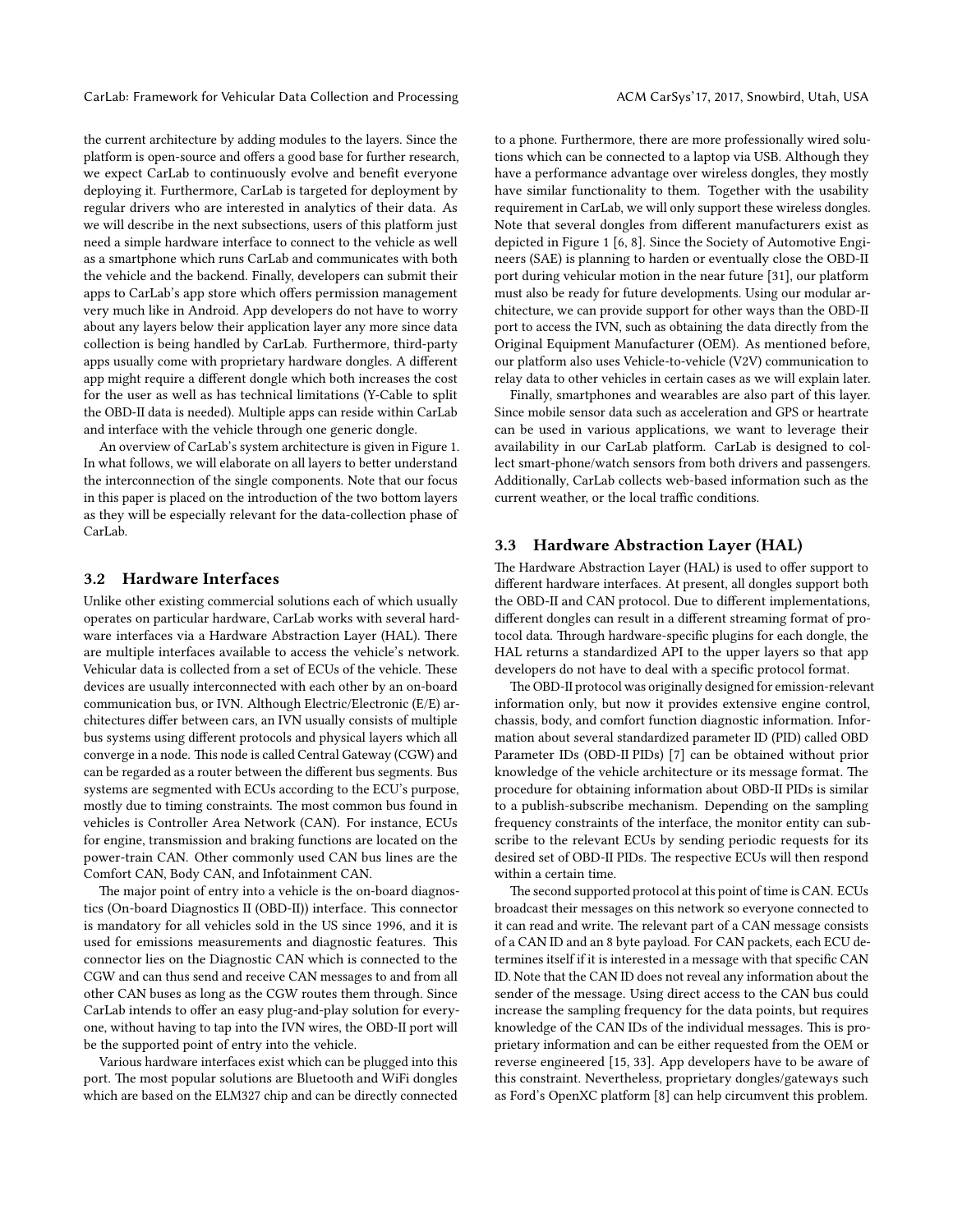#### ACM CarSys' 17, 2017, Snowbird, Utah, USA Pese et al.  $P$  esé et al.

<span id="page-3-0"></span>



# <span id="page-3-1"></span>3.4 Secure Middleware

This layer connects the hardware layers with the application layer and builds the core of our platform. The middleware has multiple tasks which are summarized as follows.

- Permission model: Apps have a permission model such as in Android. Not every app needs to read the entire data from the IVN. For instance, if OBD-II is used as the underlying protocol, only certain OBD-II PIDs will be allowed to be accessed by an app. Except OBD-II PIDs requests, there is also no need for regular end-users to possess write access to the IVN. This access control method has two major benefits. First, it offloads traffic and saves bandwidth which will be an important factor for optimized data collection. Second, it is necessary for security and privacy of the data and vehicle. Apps which are exploiting write access to the IVN can very easily affect the functional safety of the vehicle. Apps which are allowed to read the entire bus can exploit the user's data and draw conclusions regarding its identity.
- User Management: Since CarLab will be used by multiple people, a proper user management has to be supported. This is a very sensitive subject since privacy leakage has to be stopped. As some researchers at the University of Michigan-Dearborn pointed out [\[24\]](#page-5-26), vehicular and mobile data can be used to determine the identity of its driver. Since CarLab will support a granular permission model as mentioned above, users will be allowed to choose what parts of their data will be allowed to be used by apps. This information has to be transmitted and stored securely on the backend. CarLab users have to create a profile at the first start and log in and authenticate every time they restart the app. Due to a different permission model, it

will also be supported to distinguish between researchers, app developers and regular end-users.

- Input Sanitization: We believe that many apps will heavily rely on mobile sensor data such as GPS. Since smartphones and wearables introduce an additional attack vector and are more likely to be tampered with than vehicular sensors, the input from these sources have to be sanitized against possible spoofing. This can be achieved by checking it against similar redundant sensor data as well as historical contexts. This will be a crucial part of the secure middleware to guarantee a correct functioning of the CarLab eco-system.
- Secure API: The middleware offers an API for third-party app developers to interface the vehicle as well as mobile sensors. API calls will be made secure in order to guarantee integrity of data and prevent eavesdropping on the wireless links. Besides standardizing the access to the lower layers of CarLab, a carefully designed API will also prevent any unwanted calls which might damage the circumvent the security mechanisms of the platform.

# 3.5 Application Layer

CarLab will support developers to integrate their apps into the existing eco-system. Besides the API which will be offered to them through the middleware as mentioned above, they will be given access to the backend where they can run the server-side of their apps. The application layer will consist of a frontend and a backend. App developers have to submit code for the CarLab app frontend and also for the server backend.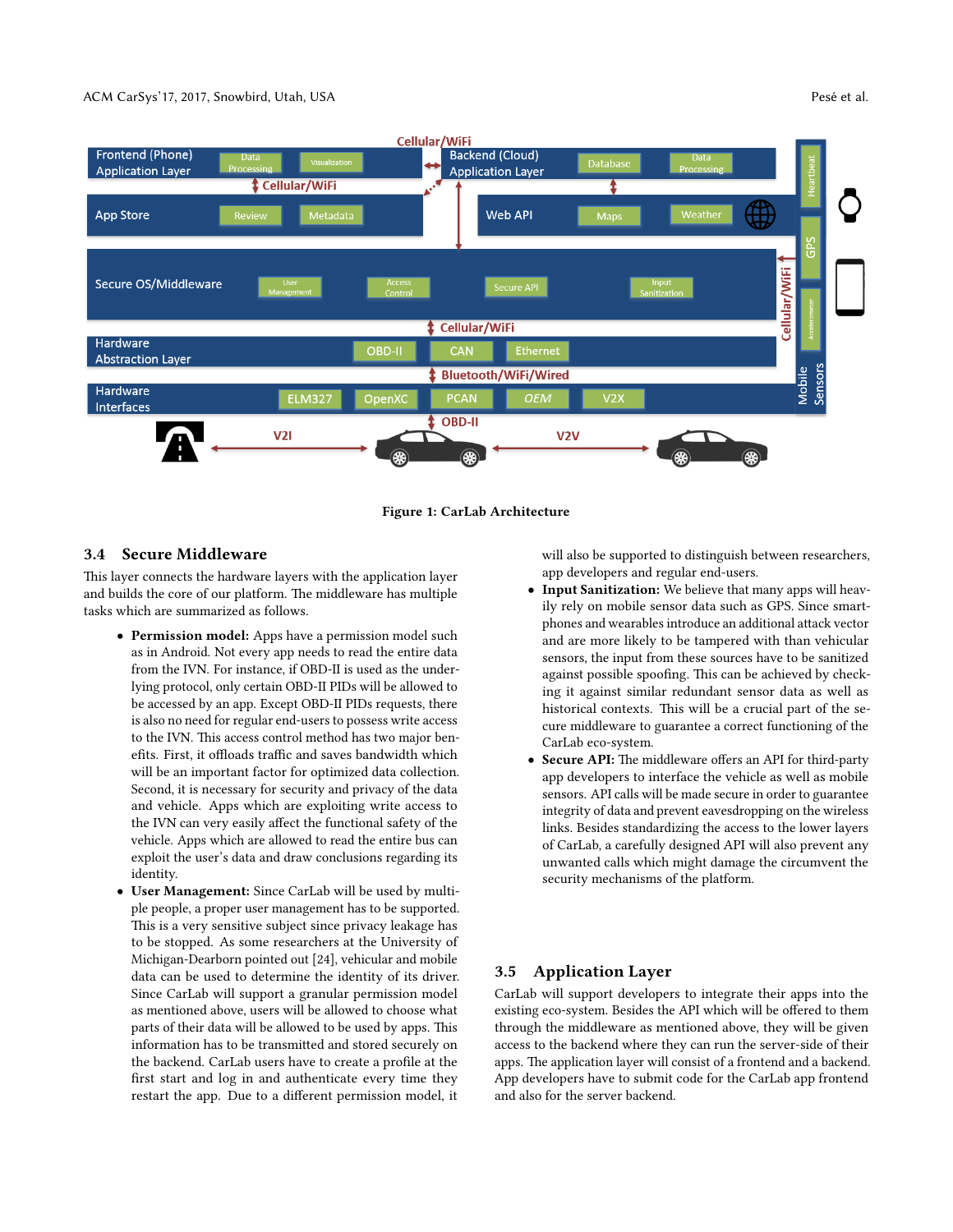CarLab: Framework for Vehicular Data Collection and Processing The Cass of ACM CarSys' 17, 2017, Snowbird, Utah, USA

# 3.6 App Store

The main idea behind the CarLab app store is that app developers and researchers can offer their apps to their target users through an easy-to-use app store which is embedded inside the CarLab app. Every app has to specify certain metadata before it can be submitted and published in the app store. This metadata contains the app permissions which are governed by the middleware as well as pre-defined app requirements which are necessary for optimizing the data collection. These requirements comprise latency, storage, computational power. More details about how these requirements can be used for efficient data collection will be provided in the next subsection.

# 4 RESEARCH ISSUES

#### 4.1 Efficient Data Collection

At the bottom of the CarLab architecture, there is the need for a secure and optimized data collection from vehicles as well as mobile sensors. Although there are several papers which deal with this, none of them focuses on the data-collection process itself. Since the focus of these researchers is on the application based on the data collection, they simply choose to log the data and upload it when WiFi is available. Different applications have different requirements towards parameters such as end-to-end (e2e) latency, storage, computation resources, etc. For instance, an intrusion/collision monitoring app relies on real-time data to detect and prevent possible intrusions/collisions to the IVN. Other apps can perform big data analytics offline after the data has been uploaded to the cloud. Similarly, apps differ in how much data is stored and in the amount of time and CPU or GPU power needed for processing. As a result of app's varying requirements towards the data collection and processing system, CarLab will adapt flexibly to these parameters and find the optimal way to satisfy those requirements.

Based on these parameters defined by app developers, user preference metrics such as maximal cellular bandwidth cost and dynamic parameters such as network connectivity, CarLab calculates an optimal path to collect and process the data. These paths are depicted in Figure [2.](#page-4-0) Collected data can be processed locally on the smartphone which acts as a gateway to the cloud or can be shunted to the backend. Local processing makes sense in a scenario with real-time requirement and low need for computational resources whereas cloud processing is suitable for performance-hungry algorithms with no real-time requirement, such as offline data analytics. A third possible path besides local and cloud processing could be relaying data over another vehicle to the cloud by leveraging V2V communication. This will be elaborated on in the next subsection.

# 4.2 Leveraging V2X Communication

Vehicle-to-everything (V2X) communication is becoming more popular as part of connected and autonomous vehicles. The term V2X includes vehicle-to-vehicle (V2V) and vehicle-to-infrastructure (V2I) as well as some other types of communications. Connected cars exchange large amounts of data, and thus the cloud with high storage capabilities will be required to store and process the data [\[36\]](#page-5-35). V2X communication can be leveraged inside CarLab for multiple tasks. Some of them will be discussed below.

<span id="page-4-0"></span>

Figure 2: Possible paths to collect and process data

The basic idea behind V2V is that vehicles can talk to each other and inform others about their physical parameters, primarily in order to enhance safety. Another possibility to use V2V communication is to use other vehicles around as a relay for their collected data. For instance, a better cellular signal quality of a different CarLab user in a nearby vehicle can be capitalized to upload realtime data to the cloud. Potential research questions are how this additional link will affect latency or how privacy of the data can be preserved on a stranger's phone. Furthermore, the CarLab peer has to be rewarded for sharing his mobile bandwidth with others during upload.

Finally, V2I communication forms another valuable data source which can be offered to app developers through the API.

# 4.3 Security and Privacy Research

Designing a framework such as CarLab imposes several security and privacy questions. As already mentioned in Section [3.4,](#page-3-1) a secure middleware between application and hardware layers is inevitable. Key research questions will be how and what part of data will be encrypted. Since key management and encryption will also affect parameters of the data-collection process such as latency, its effect has to be investigated thoroughly. A representative adversary model has to be defined and possible attacks have to be studied in order to consolidate the security layer and mitigate the effect of any malicious attack towards the CarLab platform.

#### 5 CONCLUSION

CarLab is an open and flexible vehicular data-collection platform with 4 distinguishing features from other data-collection efforts. It offers (1) real-time and opportunistic network connectivity, which allows apps to choose between networks to balance cost and urgency, (2) diverse hardware support through a hardware abstraction layer, (3) flexible developer API which allows third-party developers and researchers to quickly program for, and utilize the services of CarLab, and (4) secure and private data collection which protects the user's privacy from curious third-party apps. CarLab unifies the currently scattered vehicular data-collection ecosystem. This unification will stimulate proliferation of innovative apps and research efforts in vehicular data collection and applications.